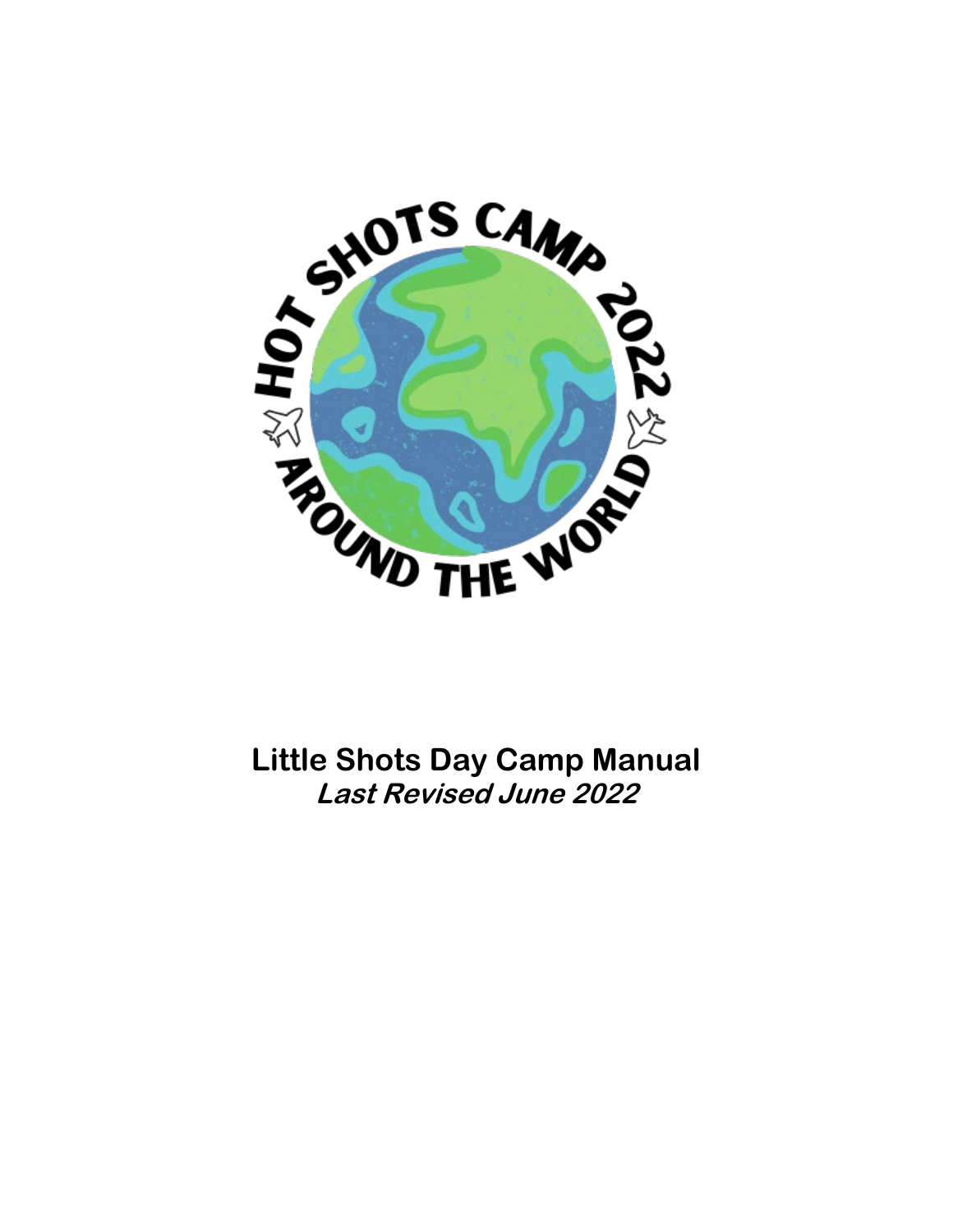Dear Campers and Parents,

Welcome to DYS Little Shots Day Camp! The positive atmosphere at DYS Camps helps build confidence while teaching diabetes management skills in a recreational setting. DYS Campers will meet peers with similar challenges and build friendships that last a lifetime.

The majority of DYS Camp Staff are either type 1 or have a family member who is type 1. DYS has taken the time and effort to select only the most experienced individuals as camp staff. Many of the DYS Camp Staff were campers once themselves and chose to come back and volunteer their time as Counselors.

Please know that if there is a problem or issue with your camper, you will be contacted by the DYS Camp Staff.

## **Please be sure to share any allergy information, behavioral issues, or simple concerns with the DYS Camp Staff prior to camp!**

Review the Camper Manual carefully, and call (419) 291-1234 or e-mail us at info@dys4kids.org if you have any questions.

While your child is at camp, keep up with the daily activities and fun updates by following DYS on the "Remind App" where we will posting text message and photo updates from camp.

# *Thank you!*

Cindy Presser DYS Program Director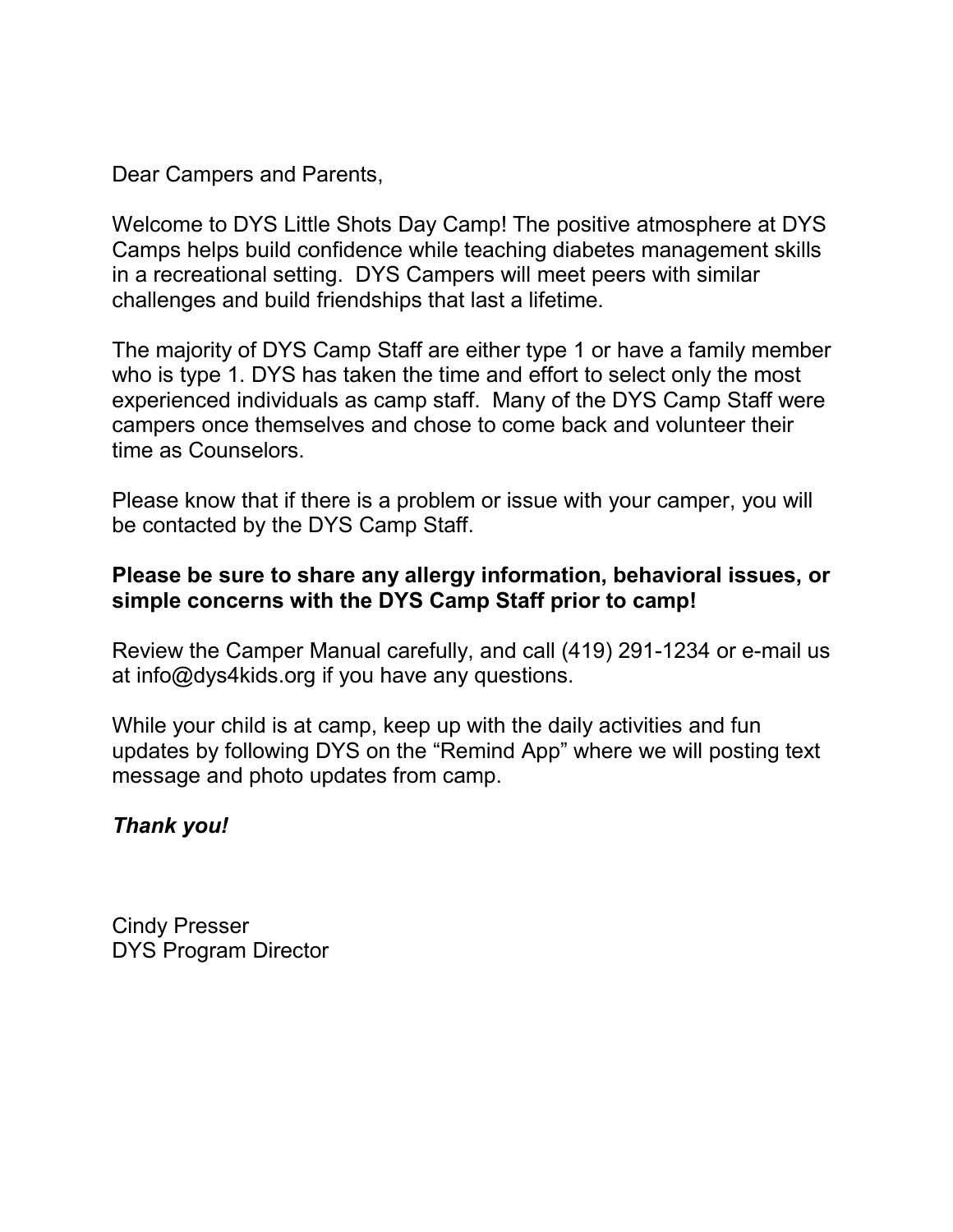### **PRIOR TO CAMP:**

Prior to attending camp, you must complete all of the online registration materials found on CampWise. If you do not have reliable online access, please call the office and they can take care of it over the phone.

You also must complete the forms sent to you following your registration. If you need additional copies, they are available for download from our website or from the DYS office.

Your child MAY NOT participate in camp activities until the following forms are received.

- Physical Form, signed by a physician
- Injection or Pump download form
- Copy of Insurance Card
- Any Due Balances on Account
- Online Registration and Consent Forms

#### **LODGING**

The Ronald McDonald House of Northwest Ohio has offered to house families coming to Little Shots Day Camp Ohio from outside of Toledo. You must fill out a registration form and have a background check. Please email [info@dys4kids.org](mailto:info@dys4kids.org) if you are interested or have any questions. *Deadline to submit referral is July 1, 2022.*

#### **REFUND POLICY**

Cancel on or prior to June  $15<sup>th</sup>$  = full refund Cancel June  $16-30 = \frac{3}{4}$  refund Cancel July 1-5 =  $\frac{1}{2}$  refund Cancel on or after July  $6<sup>th</sup>$  no refund. No Refund for campers sent home for misconduct.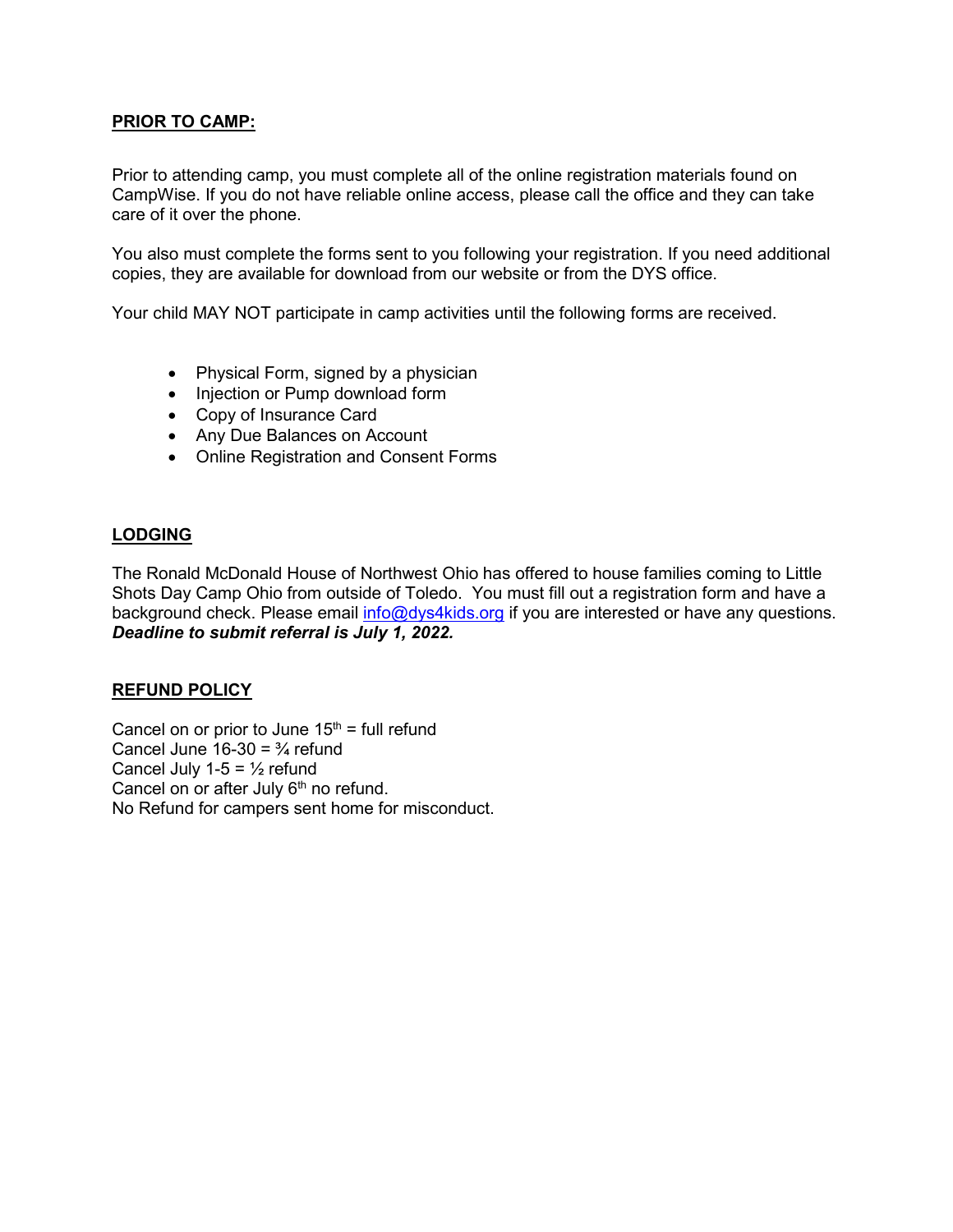### **CAMPER CHECK-IN:**

#### *OHIO CAMPERS:*

Arrive at Olander Park, 6930 Sylvania Ave., Sylvania, Ohio

- Check In begins at 8:00 am.
- Coming before 8:00 am will not expedite your check-in process.
- **PLEASE MAKE SURE YOUR CAMPER HAS HAD A GOOD BREAKFAST BEFORE ARRIVING EACH MORNING AT CAMP, WE WILL NOT BE PROVIDING BREAKFAST**

#### Proceed to the **Nederhouser Community Hall**

#### *MICHIGAN CAMPERS:*

Arrive at ProMedica Farms, 1201 Sheperd Rd., Tecumseh, Michigan

- Check In begins at 8:00am.
- Coming before 8:00 am will not expedite your check-in process.
- **PLEASE MAKE SURE YOUR CAMPER HAS HAD A GOOD BREAKFAST BEFORE ARRIVING EACH MORNING AT CAMP, WE WILL NOT BE PROVIDING BREAKFAST**

Proceed to **check in tables just past the parking lot**

#### **On the first day of camp:**

- Review all paperwork with the DYS staff, double check signatures and sign your camper in.
- Answer general health questions with nurse/staff
- Review with assigned medical staff, including the previous week's insulin/blood sugar record
- Label ALL medications, and leave with DYS staff for storage in locked tackle boxes
- Label glucose meter and carrying case (Note: glucose meter will stay with your camper)
- Review your child's nutrition information with the dietician

Proceed with your child to their assigned table

- Meet the counselors
- Quickly kiss your camper goodbye *Quickly*

#### **After the first day of camp**

- Check in at the table in front of Nederhouser Community Hall
- Counselor will take them to their assigned group.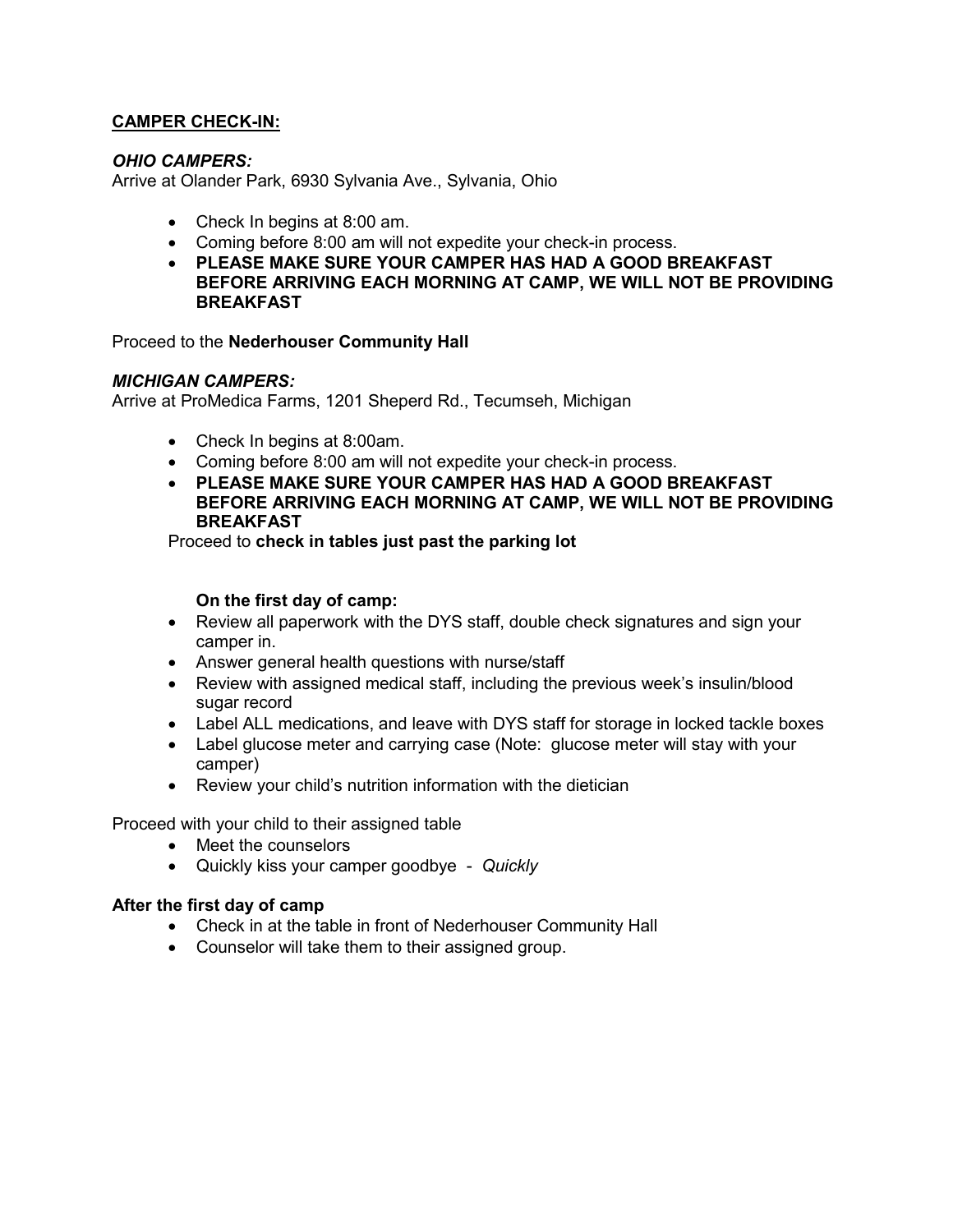## **CAMPER CHECK-OUT:**

*Arrive at the same location you checked in at*

- *Check Out is at 3:45PM at Little Shots in Ohio and 2:30 PM at Little Shots in Michigan*
- Come to the table in front and check in
- A nurse will review your camper's day with you
- A counselor will bring you your camper
- You will get a daily slip outlining what we did that day at camp and anything that your camper needs for the next day

*You must go through the checkout line and sign your camper out! Your camper will be brought out to you by a counselor.*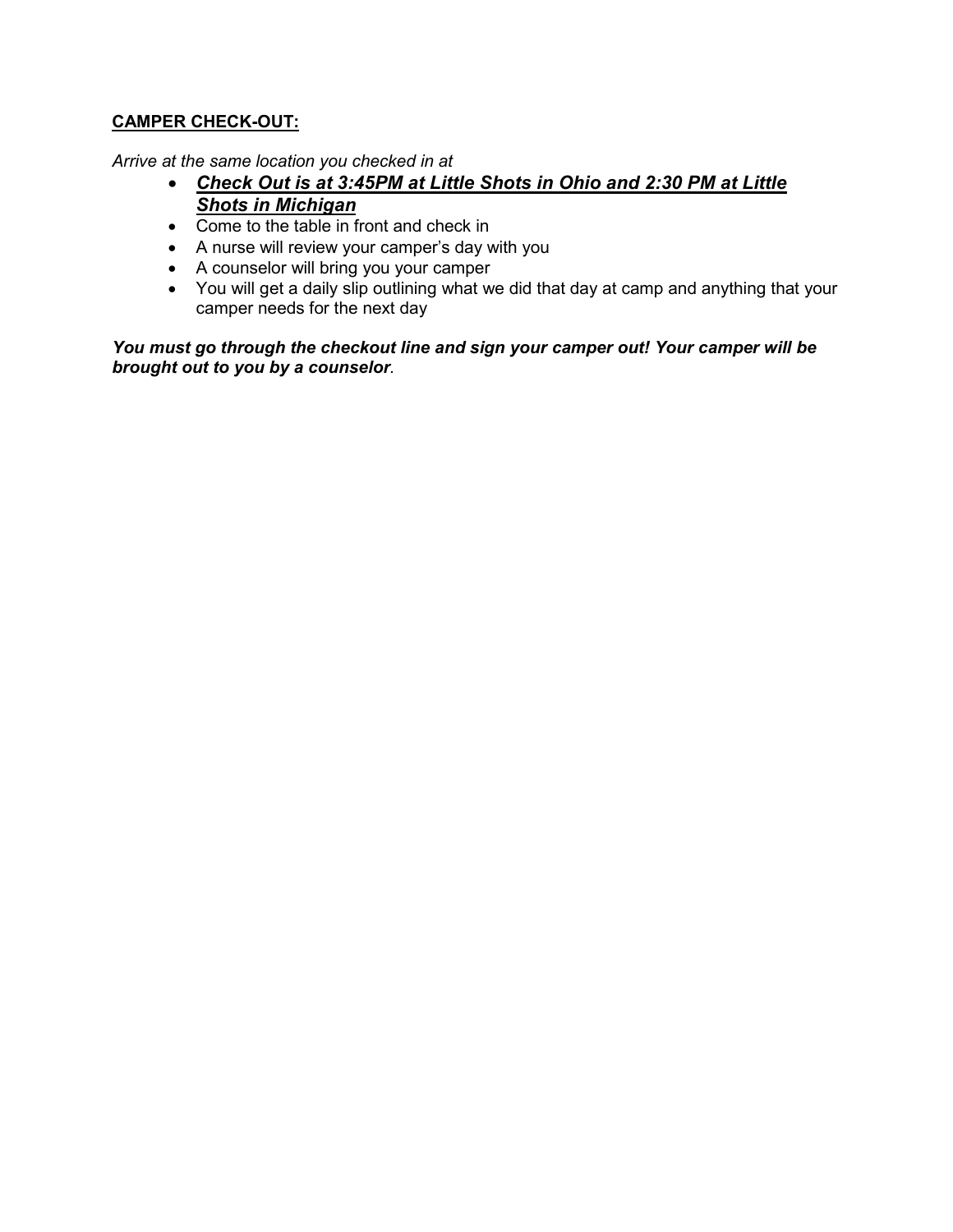**FAMILY COOKOUT – Thursday, July 14 (OH) and Thursday, August 4 (MI):** Our Family Picnic and Awards Program will be held after checkout. The Awards Program will begin after checkout and prior to dinner. **You are responsible for your child after you have checked them out.**

#### **ACTIVITIES/DAILY SCHEDULE**

Diabetes education as well as a dietary lessons will be mixed with recreational activities in a strict daily schedule. Activities are easily adapted to a variety of weather conditions, **camp operates rain or shine.**

#### **KEEPING UP WITH CAMP - REMIND**

Stay up to date about all things camp with the "Remind" app. For Ohio campers: text *@dysoh2011* to *81010* to set it up. For Michigan campers: text *@dysmi2022* to *81010* to set it up Or you can download the "Remind" app and ask to "join a class". Our class code is the same as what you would text.

#### **INSULIN DOSING POLICY**

Make sure your camper understands that *insulin is only administered under the direct supervision of DYS medical personnel.* This applies to insulin pumps and injections; at all times. DYS Staff will always discuss appropriate dosing with your camper and use every meal and administration time as a teachable moment.

We strongly suggest that your camper be well regulated on their intensive regimen at least two weeks prior to camp. The week before camp is not an appropriate time to initiate intensive management, particularly starting an insulin pump.

**DESCRIPTION OF CARBOHYDRATE COUNTING PROCEDURES:** At every meal and snack each camper (with or without diabetes) will complete a carbohydrate calculation sheet. They will list the number of portions, add the carbohydrates, and calculate their insulin requirements. This is a very important way to teach campers how to read labels & fine-tune their carb counting skills.

#### **FOOD AT CAMP**

**DO NOT** send food, beverages, candy, gum, etc. with campers. Gum causes litter that small animals may try to eat. Sweets are also an unnecessary temptation for campers. Snacks will be provided by DYS. DYS can accommodate for food allergies and gluten free campers.

#### **CAMP CUISINE**

Lunch will be served in the Dining Hall, cafeteria style**.** Campers will be choosing what they want to eat prior to mealtime. Campers (with the guidance of DYS staff) will be responsible for calculating the amount of carbohydrates they will eat at each meal. The calculations will be double checked by medical personnel before insulin coverage is given. Campers will be encouraged to try new foods and eat balanced meals.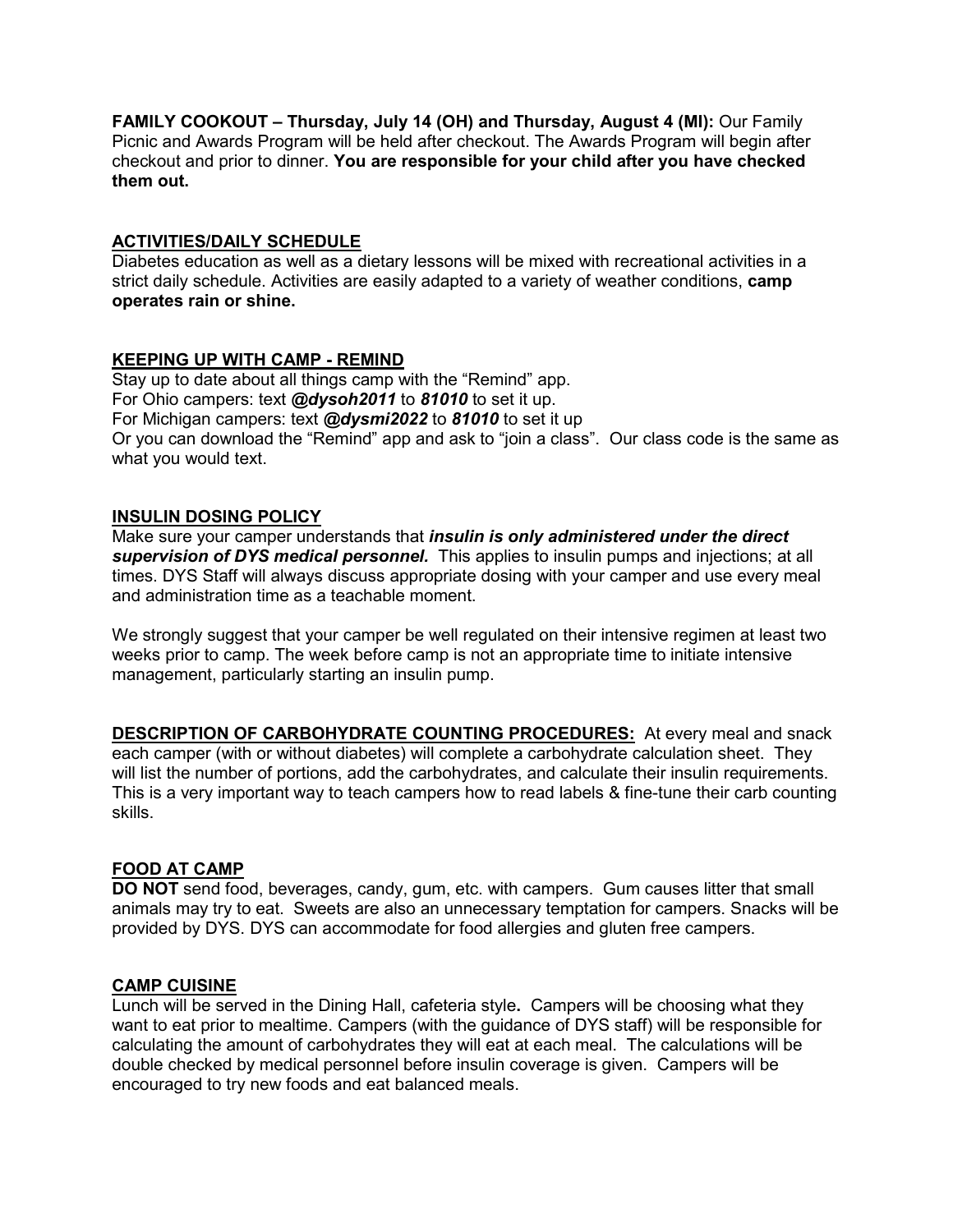Activities and blood sugar results may necessitate adjustment in your child's meal plan, particularly extra food for any vigorous activities we have planned. You will be notified at checkout of any changes to be continued at home. **MEDICATIONS**

### **1. Insulin Pump:** All those on an insulin pumps will need to bring the following:

- Insertion sets & reservoirs, one for each day of camp
- Extra tape
- Extra batteries
- Fresh pump site and tubing (be sure to have a fresh site and tubing for the first day of camp)

#### **2. Insulin:**

You do not need to bring any insulin to camp! All insulin is generously provided by Sanofi-Aventis, Novo Nordisk, Eli Lilly, and BD to be used at camp! **Pens, injection devices, pen needles will all be provided!! Do not bring!**

#### **3. Glucose Meter:**

**Each camper** *MUST* **bring his or her own glucose meter with strips**. We will provide all lancets and backup meters and strips that have been donated, but may not have your child's particular brand. Your child will receive a backpack at check-in to carry their testing supplies at all times. Please clearly label your child's meter and meter case with your child's full name. Campers are not permitted to bring their own lancet devices to camp, both because of sanitary and safety reasons. We will remind you to take your campers' lancet before going to camp.

4. **Continuous Glucose Monitors**: This year we are utilizing a new software to help our staff remotely monitor your child's blood sugars during camp using their smartphone as the receiver. Campers will use CGM within product specifications at camp, and some alarm parameters may be changed to avoid frequent alarms. Medical staff will make you aware of these changes if they do happen. *While at camp, follow/share functions will be turned off during camp but can be turned on again at checkout.*

#### 5. **Other prescription medications**:

If your child takes prescription medications routinely or as needed, please send enough for the entire week in their original prescribed container. All medications will be administered by DYS Medical personnel. **Please do not send over the counter medications unless they have been prescribed by your camper's doctor and have a pharmacy label!**

#### **CAMP MEDICAL AND COUNSELOR STAFF**

Our medical staff is comprised of our camp physician or nurse practitioner, certified diabetes educators, and nurses who are all knowledgeable in the care and treatment of type 1 diabetes.

Camp is staffed primarily by trained medical personnel and young adult counselors who have diabetes. Every one of our staff members is subject to a background check and drug screen. New staff members also are required to supply references. Our staff is held to high standards.